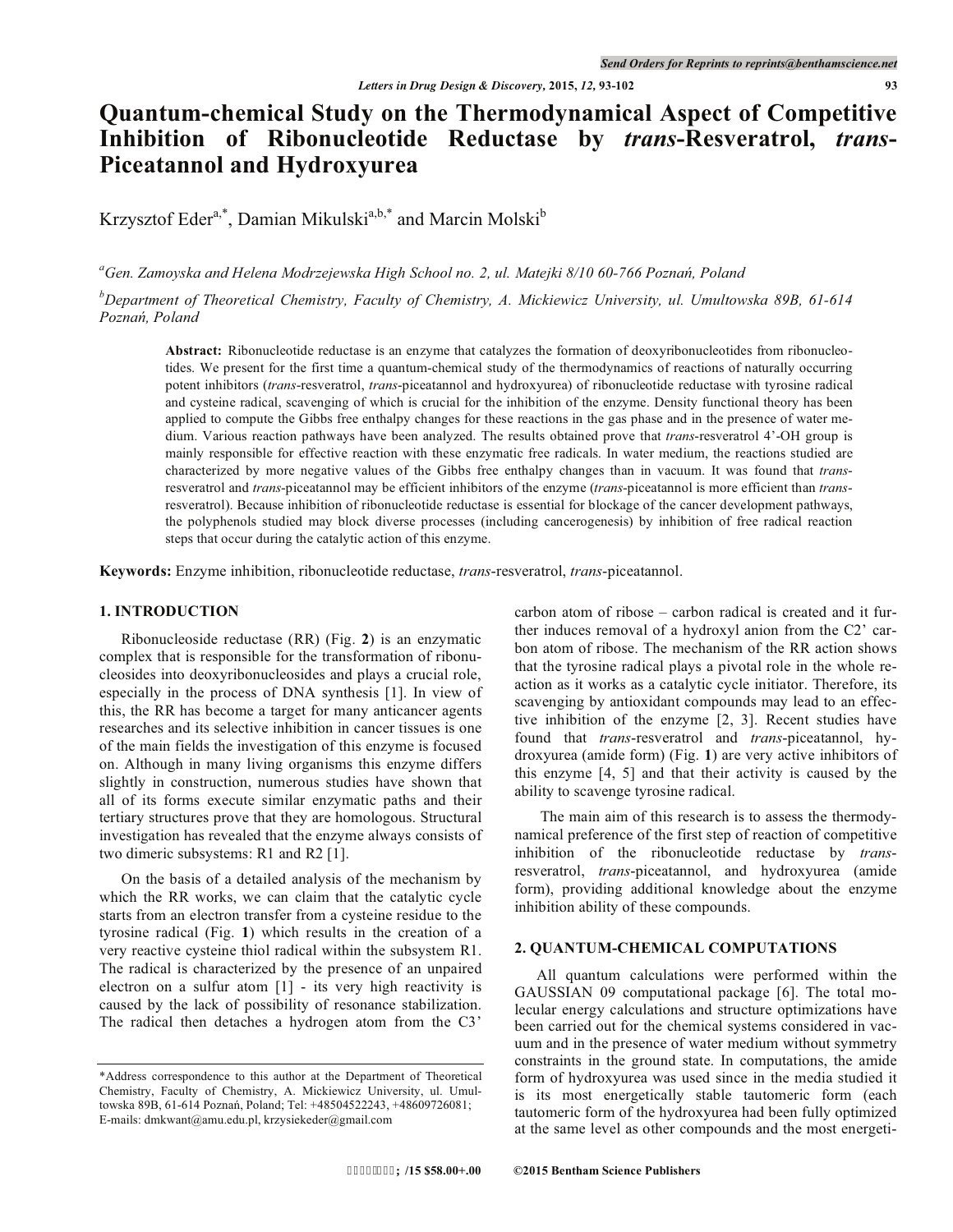

**Fig. (1).** Molecular structures of the *trans*-resveratrol, *trans*piceatannol, tyrosine radical and hydroxyurea (amide form).



**Fig. (2).** The molecular structure of the ribonucleotide reductase enzyme.

cally stable form had been chosen). For the optimization of geometries and energies of *t-*RES (*tran*s-resveratrol), *t-*RES phenoxyradical, *t*-PIC (*trans*-piceatannol), hydroxyurea, hydroxyurea oxyradical, tyrosine, tyrosine radical, tyrosine anion, tyrosine anion radical, cysteine and cysteine thiol radical in their ground states, the restricted Becke's threeparameter hybrid functional B3LYP with the gradientcorrected correlation functional by Lee *et al.* [7] and 6-  $311++G(3df,2p)$  basis-set were employed. To confirm the positions of the minima, geometry optimization was performed, starting from the most stable conformations obtained from the potential energy surface (PES). Potential energy surfaces were built by changing the dihedral angles  $\alpha$  (C<sub>5</sub>-C<sub>4</sub>- $C_7-C_8$ ) and  $\theta$  ( $C_7-C_8-C_9-C_{10}$ ) in *trans*-resveratrol and *trans*piceatannol. The conformational energy maps were obtained through discrete rotation of these selected dihedral angles, in 10° increments from 0° to 180°. At each point, the total energy of *t-*RES and *t-*PIC was computed at the B3LYP/6- 311++G(3df,2p) level of theory. Afterwards, the most stable structures obtained from the energy profiles were fully optimized without any geometrical and symmetry constraints around each potential minimum. This computational procedure has been employed in order to obtain the equilibrium structures of the chemical systems studied in their energy minima. For each fully optimized structure, the frequency

analysis at the same level of theory was used to verify if the structure corresponds to a stationary point on the potential energy surface. Thermodynamical preference of the reactions of electron transfer and hydrogen transfer from *t*-RES to tyrosine radical was determined by means of the Gibbs free enthalpy changes of the reactions. The same parameters were computed for the reaction of hydroxyurea with tyrosine radical in order to compare the inhibition potential of *t*-RES and hydroxyurea and for the reactions of *t-*RES and hydroxyurea with cysteine thiol radical with the latter being created during the catalytic cycle. The Gibbs free enthalpy change of the reaction of *t*-RES with tyrosine anion radical was computed as the tyrosine (with  $pI = 5.64$ ) occurs mainly in the anion form (deprotonated carboxyl group) in neutral pH. Gibbs free enthalpy changes of the reactions were computed as the Gibbs free enthalpy differences of products and reactants under standard conditions  $(T = 298, 15K; p = 1,00 \cdot 10^5 Pa)$ . The solvation effects were considered by means of the *Conductor-like Polarizable Continuum Model* (CPCM) that is based on the COSMO model [8] implemented in GAUSSIAN 09 package. The CPCM computations were performed with tesserae of  $0.2$  Å average size. The polarizable dielectric medium is described by a dielectric constant of the solvent (78.39 for water). The solvation effects on the values of the Gibbs free enthalpy changes of the reactions were estimated for the vacuum equilibrium geometries.

### **3. RESULTS AND DISCUSSION**

All of the chemical reactions investigated are presented in Figs. (**3, 4** and **5**). The corresponding Gibbs free enthalpy changes of the reactions for vacuum and water medium are shown consecutively in Tables **1**, **2** and **3**.

All of the first-step reactions of ribonucleotide reductase competitive inhibition were found to be more preferred thermodynamically (to have lower Gibbs free enthalpy change magnitude) in water medium than in vacuum. Each chemical reaction of the potential inhibitor with tyrosine or cysteine radical, the products of which are inhibitor radical and neutral molecule of tyrosine or cysteine correspondingly (**Reactions R1, R2, H1, P1, P2, P3**; Figs. (**3, 4** and **5**)), is fully allowed in the thermodynamical sense. It is important, that the reaction of hydroxyurea has the lowest and the reactions of *trans*-resveratrol have the highest Gibbs free enthalpy change from among the reactions proceeding by this pathway. We claim that the relatively small size of the hydroxyurea molecule and the presence of the hydroxyamide group are the two main factors that are responsible for the lower free enthalpy change of the hydroxyurea reaction with tyrosine radical. On the basis of this we can claim that hydroxyurea is a stronger inhibitor of the ribonucleotide reductase than *trans*-resveratrol and *trans*-piceatannol, whilst *trans*-piceatannol has higher inhibiting potential than *trans*resveratrol.

On the other hand, most of the reactions in which the tyrosine anion radical takes place are not preferred (they are preferable when hydroxyurea takes part in the reaction (**Reaction H2**) and not preferable when *trans*-resveratrol (**Reactions R3** and **R4**) or *trans*-picetannol (**Reactions R3, R4** and **R5**) takes part). This difference in the Gibbs free enthalpy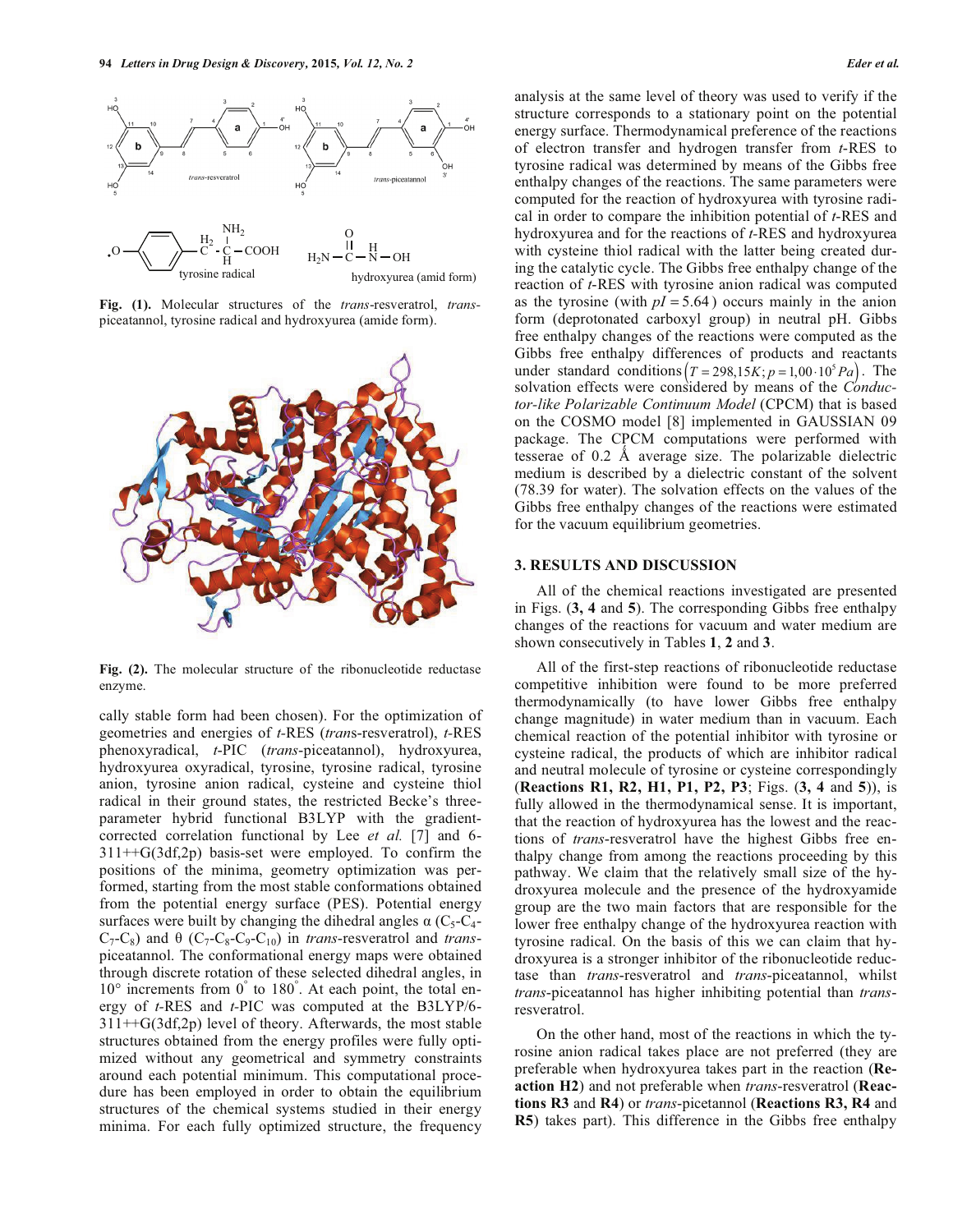**Table 1. The respective Gibbs free enthalpy changes [kcal\*mol-1] of the possible first-step competitive inhibition reactions of the RR by** *trans***-resveratrol and the reaction of deprotonation of the** *t***-RES (Reaction R6) presented in the Fig. (3) obtained at the B3LYP/6- 311++G(3df,2p) level of theory in vacuum and water medium.** 

| <b>Reaction</b> | <b>Vacuum Gibbs Free</b><br><b>Enthalpy Change</b> | Water Medium Gibbs<br><b>Free Enthalpy Change</b> |
|-----------------|----------------------------------------------------|---------------------------------------------------|
| R <sub>1</sub>  | $-3.175$                                           | $-5.764$                                          |
| R <sub>2</sub>  | $-0.432$                                           | $-4.321$                                          |
| R <sub>3</sub>  | 5.609                                              | 2.321                                             |
| R <sub>4</sub>  | 6.145                                              | 3.208                                             |
| R <sub>5</sub>  | 3.372                                              | 1.012                                             |
| R6              | $-3.432$                                           | $-5.897$                                          |
| R7              | $-4.301$                                           | $-6.008$                                          |
| R8              | $-0.260$                                           | $-6.768$                                          |

**Table 2. The respective Gibbs free enthalpy changes [kcal\*mol-1] of the possible first-step competitive inhibition reactions of the RR by the amide form of the hydroxyurea and the reaction of deprotonation of the hydroxyurea (Reaction H4) presented in the Fig. (4) obtained at the B3LYP/6-311++G(3df,2p) level of theory in vacuum and water medium.** 

| Reaction       | <b>Vacuum Gibbs Free</b><br><b>Enthalpy Change</b> | <b>Water Medium Gibbs</b><br><b>Free Enthalpy Change</b> |
|----------------|----------------------------------------------------|----------------------------------------------------------|
| H1             | $-12.248$                                          | $-15.679$                                                |
| H <sub>2</sub> | $-10.235$                                          | $-13.453$                                                |
| H <sub>3</sub> | 4.723                                              | 1.479                                                    |
| H4             | $-5.231$                                           | $-8.210$                                                 |
| H5             | $-12.834$                                          | $-15.987$                                                |

change can be caused by the distinction between stabilities of tyrosine radical and tyrosine anion radical. In the first case the species are only stabilized by delocalization of the unpaired electron over the phenyl ring (resonance stabilization). In the second case the species are additionally stabilized by delocalization of the negative charge over the carboxyl group. Therefore, the free energy of the reactants is lower in the reactions of tyrosine anion radical and the Gibbs free enthalpy change is higher for those reactions. That is the reason why they are not preferred thermodynamically.

Additionally, we can notice that all of the reactions of tyrosine radical in which cation radicals of potential inhibitors are formed are not thermodynamically preferred in the media studied (apart from the **Reaction P7** of *trans*-piceatannol with tyrosine radical in the water medium). We claim that this can be caused by a higher acidity of the inhibitors studied than tyrosine radical – that is the reason why transfer of **Table 3. The respective Gibbs free enthalpy changes [kcal\*mol-1] of the possible first-step competitive inhibition reactions of the RR by the** *trans***-piceatannol and the reaction of deprotonation of the** *t***-PIC (Reaction P8) presented in the Fig. (5) obtained at the B3LYP/6-311++G(3df,2p) level of theory in vacuum and water medium.** 

| <b>Reaction</b> | <b>Vacuum Gibbs Free</b><br><b>Enthalpy Change</b> | <b>Water Medium Gibbs</b><br><b>Free Enthalpy Change</b> |
|-----------------|----------------------------------------------------|----------------------------------------------------------|
| P <sub>1</sub>  | $-4.445$                                           | $-6.830$                                                 |
| P <sub>2</sub>  | $-3.913$                                           | $-5.841$                                                 |
| P <sub>3</sub>  | $-1.115$                                           | $-5.450$                                                 |
| P <sub>4</sub>  | 3.263                                              | 1.403                                                    |
| P <sub>5</sub>  | 4.720                                              | 2.625                                                    |
| <b>P6</b>       | 3.924                                              | 1.823                                                    |
| P7              | 1.266                                              | $-0.842$                                                 |
| P8              | $-4.524$                                           | $-6.112$                                                 |
| P <sub>9</sub>  | $-6.112$                                           | $-8.941$                                                 |
| P <sub>10</sub> | $-5.844$                                           | $-7.890$                                                 |
| P <sub>11</sub> | $-1.093$                                           | $-7.552$                                                 |

the proton from the tyrosine to the inhibitor is not preferred. All reactions of the tyrosine and cysteine thiol radicals that lead to creation of inhibitor radical (not inhibitor cation radical) are fully preferred thermodynamically.

**Reactions R6, H4** and **P8** of deprotonation of the inhibitors studied are fully allowed thermodynamically which means that they proceed spontaneously.

The reactions of the 4'-OH group of *t*-RES and *t*-PIC with the tyrosine radical are preferred thermodynamically rather than the reactions in which the 3-OH group takes part. Moreover, also the reactions of these inhibitors with tyrosine anion radical are more preferred when in their proceeding the unpaired electron is localized on the 4'-O atom than when it is created on the 3-O atom (even though these reactions are not thermodynamically allowed) – (compare the Gibbs free enthalpy changes of the **Reactions R3** and **R4** and those of the **Reactions P4** and **P6)**. This is caused by a higher resonance stabilization of the 4'-O-radical than 3-O-radical. For this type of reactions in which *t*-PIC takes part, the most stable radical is the one with the unpaired electron localized on the 4'-O atom and the least stable – the one with the unpaired electron localized on the 3'-O atom (**Reactions P4- P6**). Also this result is provided by diverse extent of resonance stabilization in different unpaired electron locations in radicals. *t*-PIC reactions result in the creation of inhibitor cation radicals because Gibbs free enthalpy change magnitudes are in opposition to those obtained from the analysis of the reactions that result in the creation of inhibitor radicals. It was found that in the latter case the compound in which the unpaired electron is localized on the 3'-O atom is more stable than the one in which it is localized on the 3-O atom.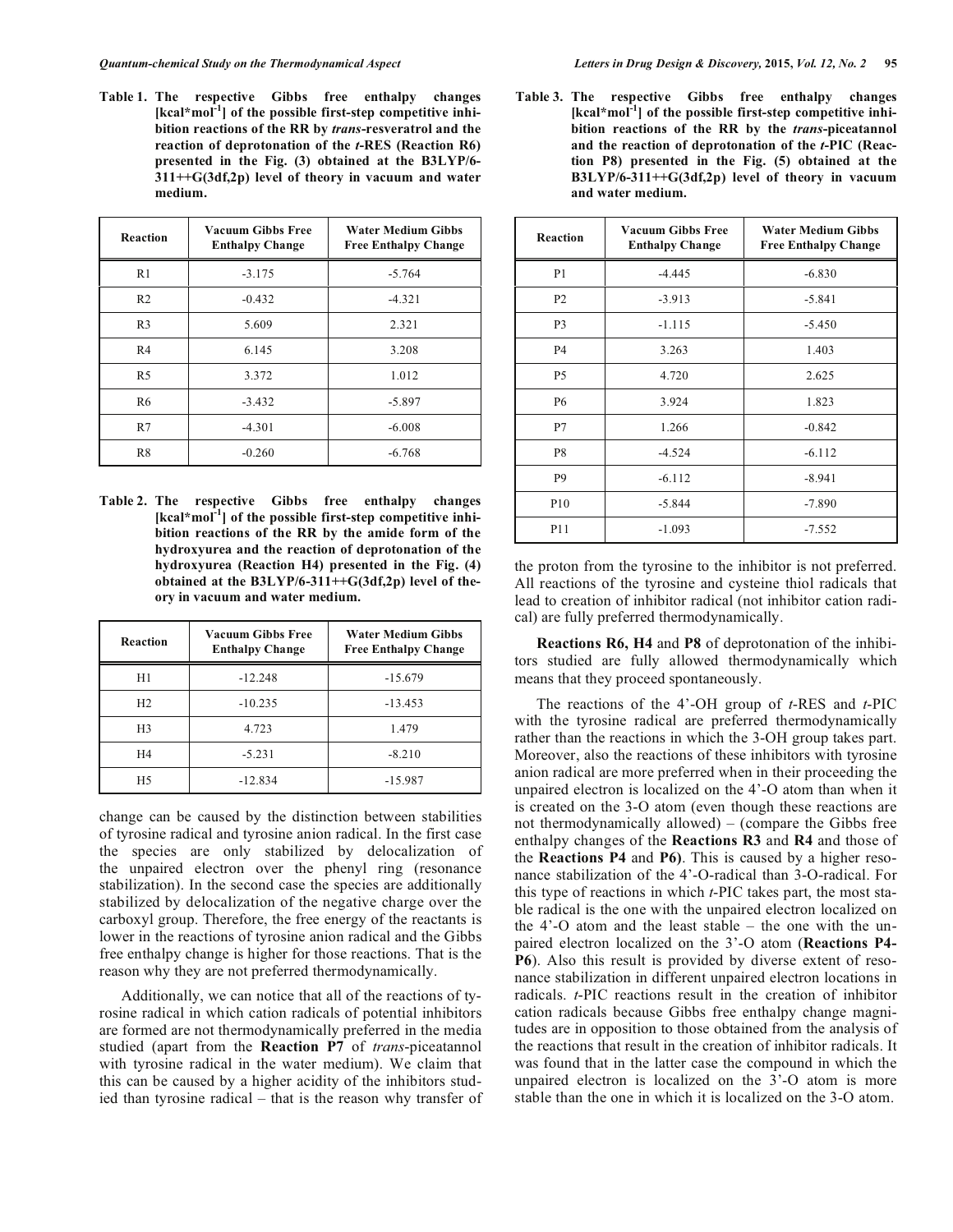





R4





Fig. (**3**). Contd….

OH

 $\rm \dot{CH}_2$ 

COO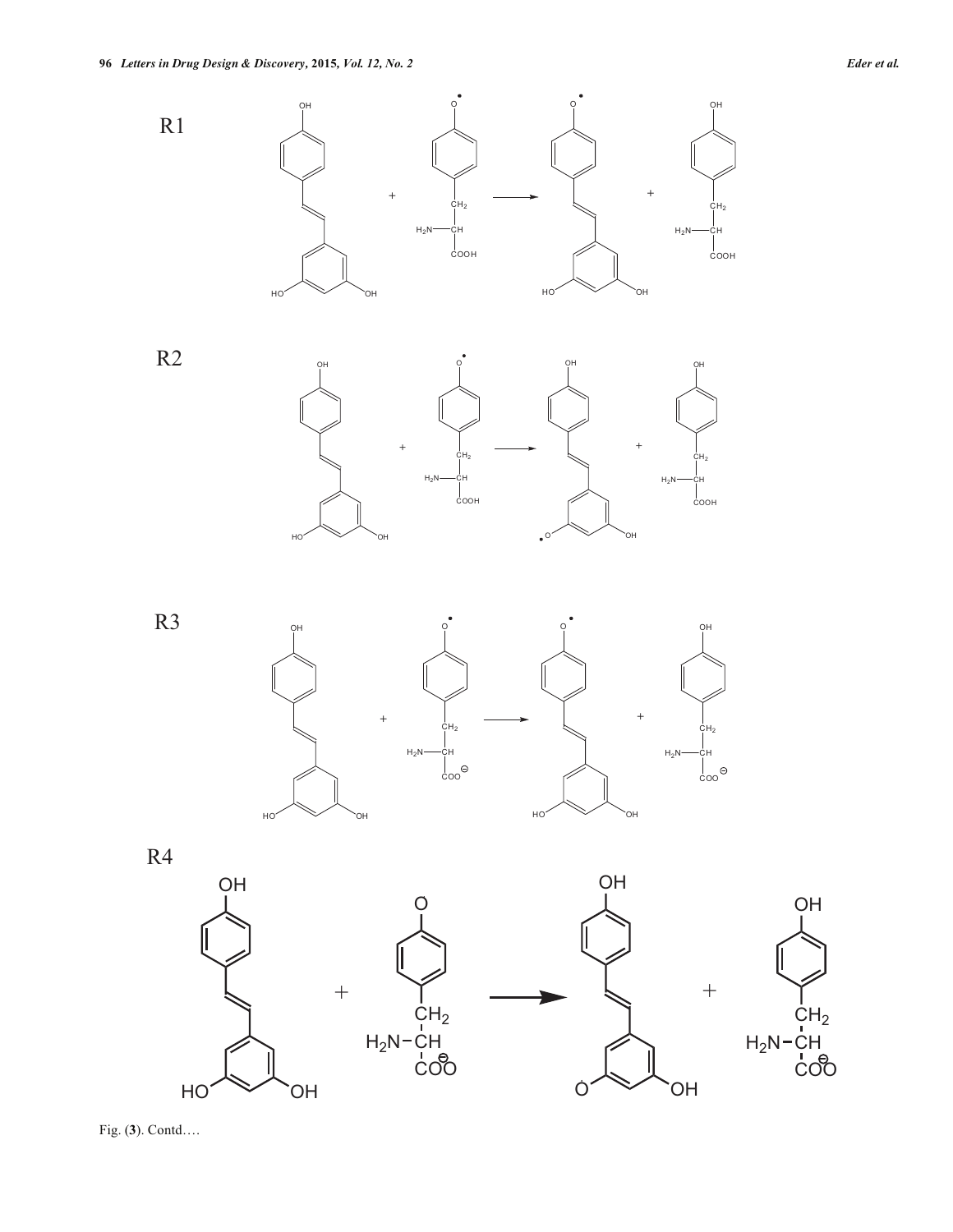









**Fig. (3).** The schemes of the possible first-step competitive inhibition reactions of the RR by *trans*-resveratrol and the reaction of deprotonation of the *t*-RES (reaction **R7**).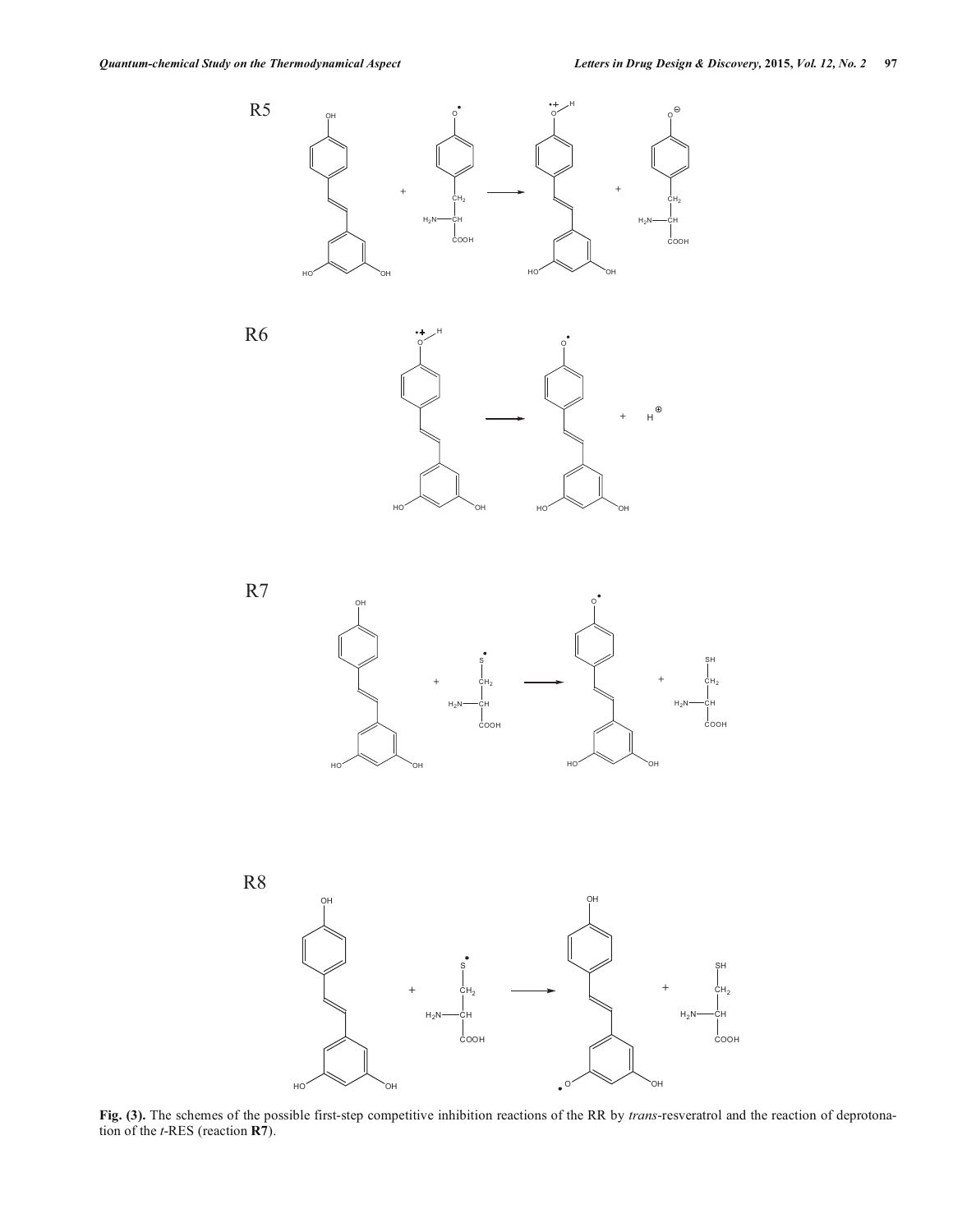





H1

 $o =$ 









Fig. (**4**). Contd….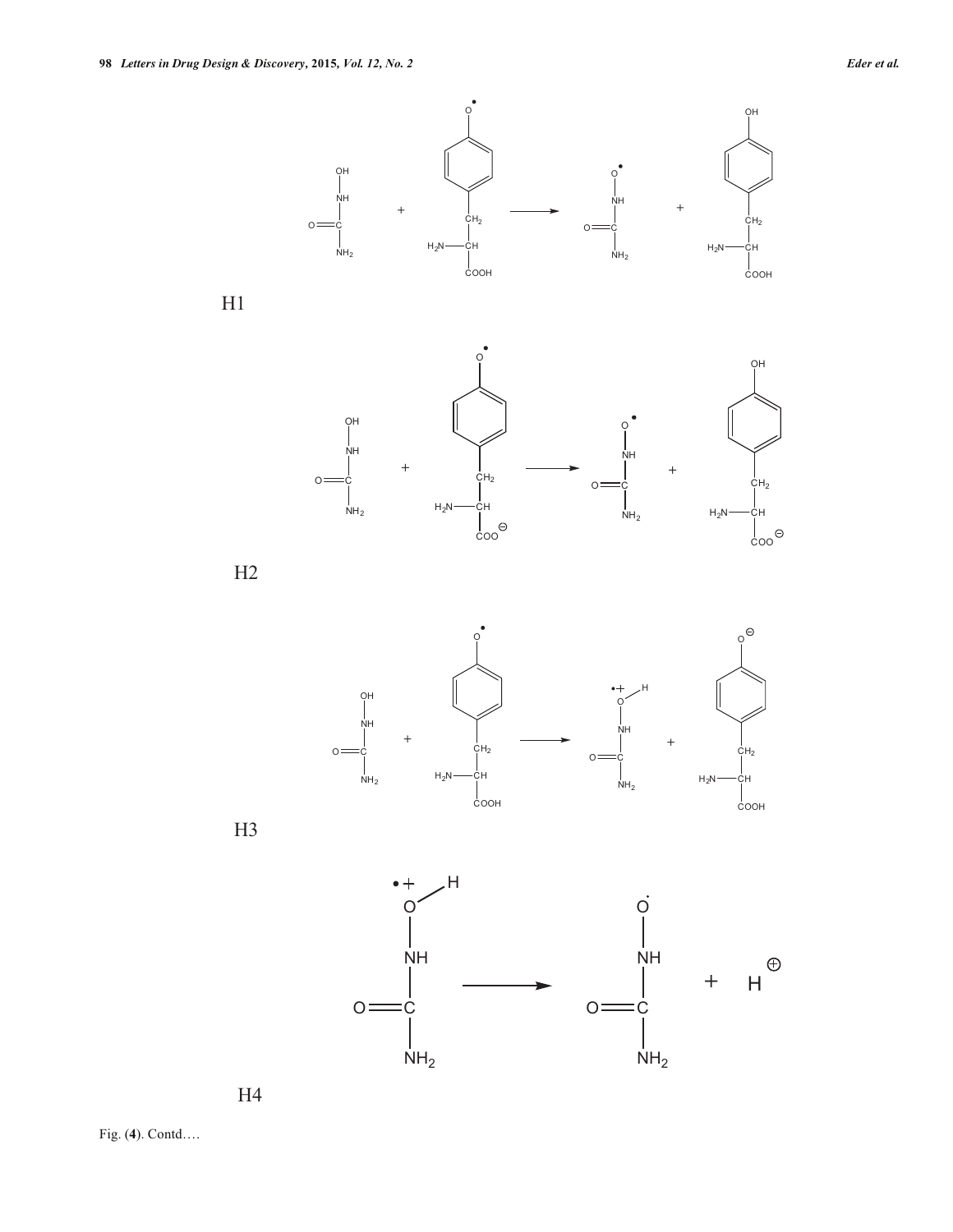

**Fig. (4).** The schemes of the possible first-step competitive inhibition reactions of the RR by the amid form of the hydroxyurea and the reaction of deprotonation of the hydroxyurea (reaction **H5**).











Fig. (**5**). Contd….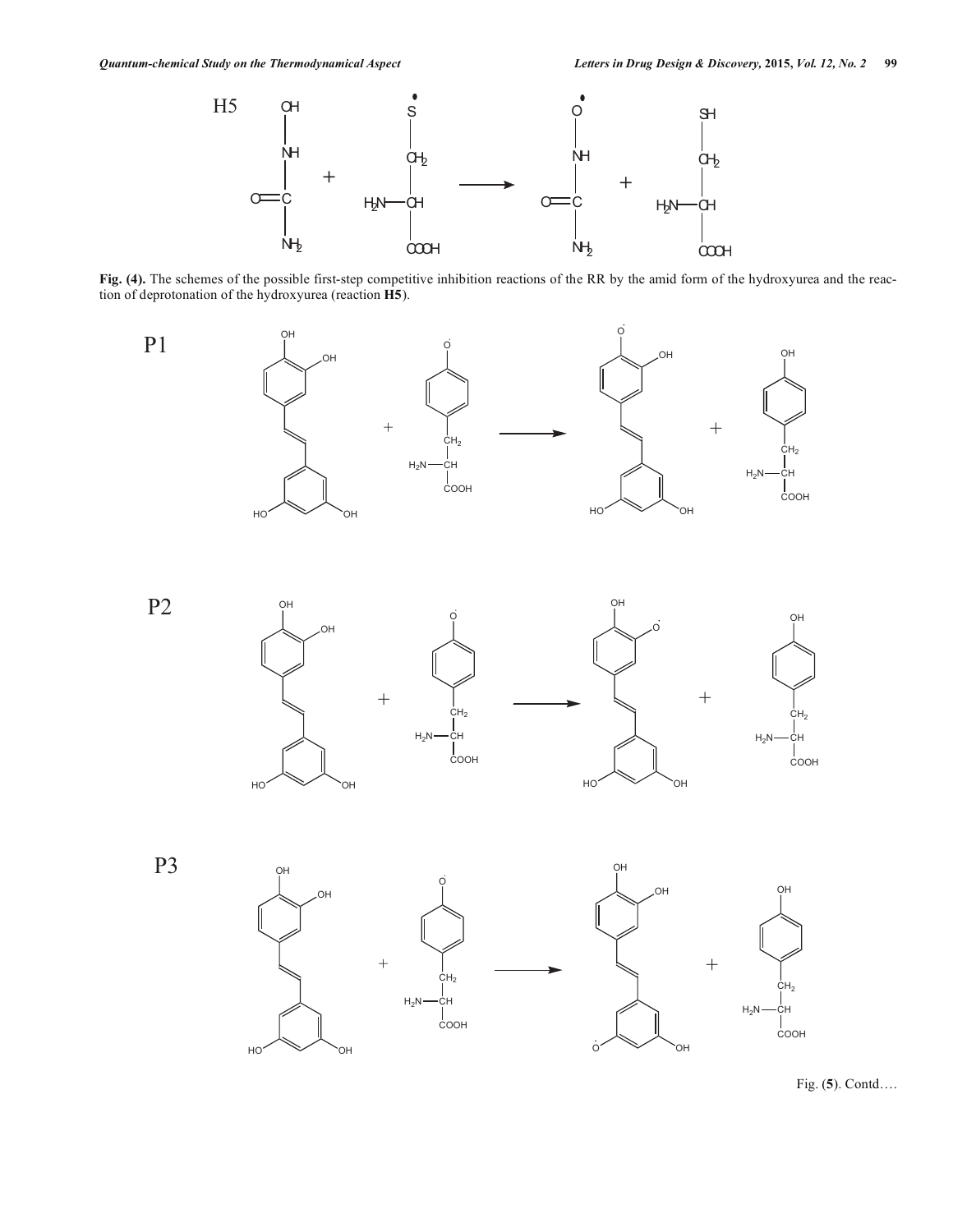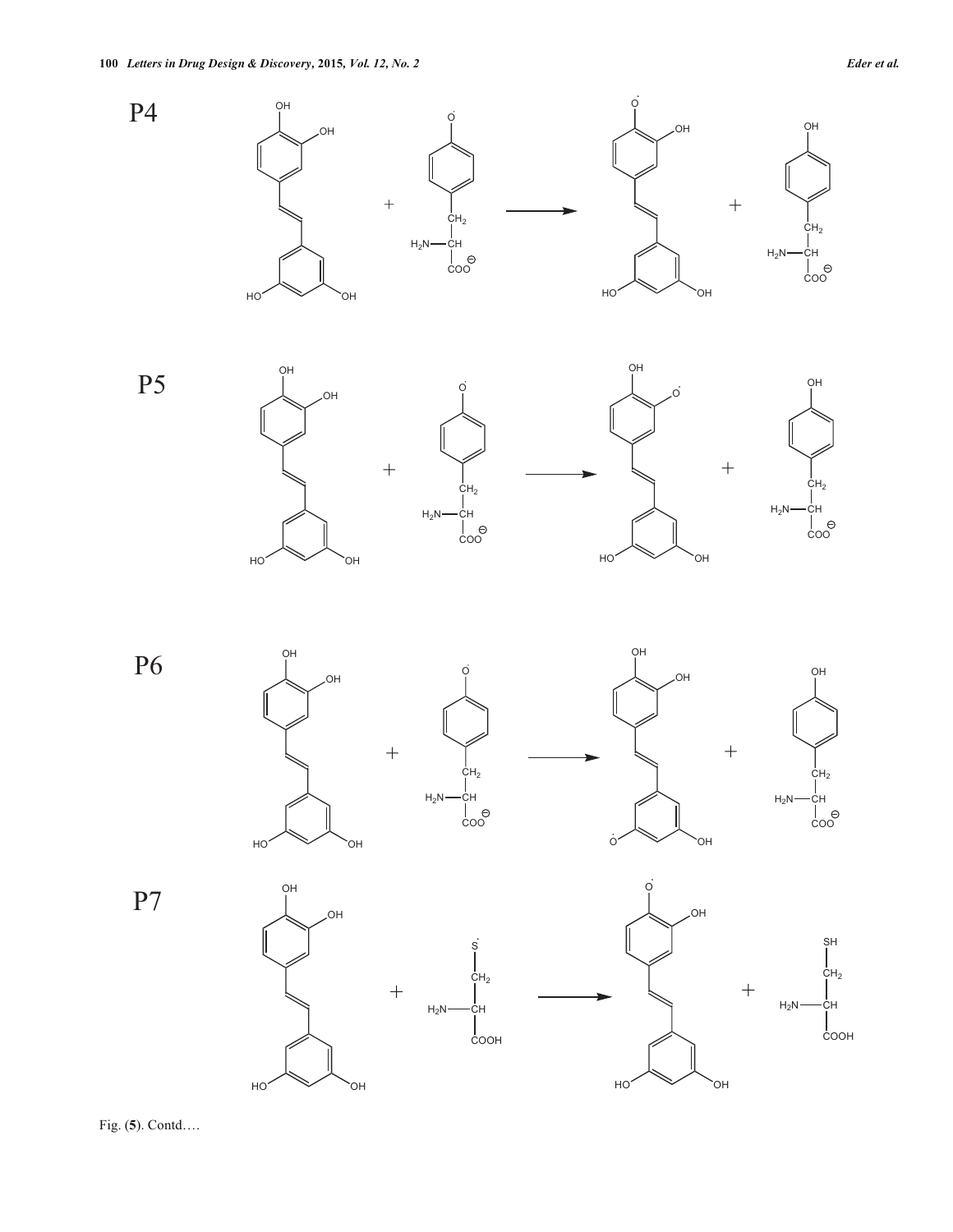

**Fig. (5).** The schemes of the possible first-step competitive inhibition reactions of the RR by the *trans-*piceatannol and the reaction of deprotonation of the *t*-PIC (reaction **P7**).